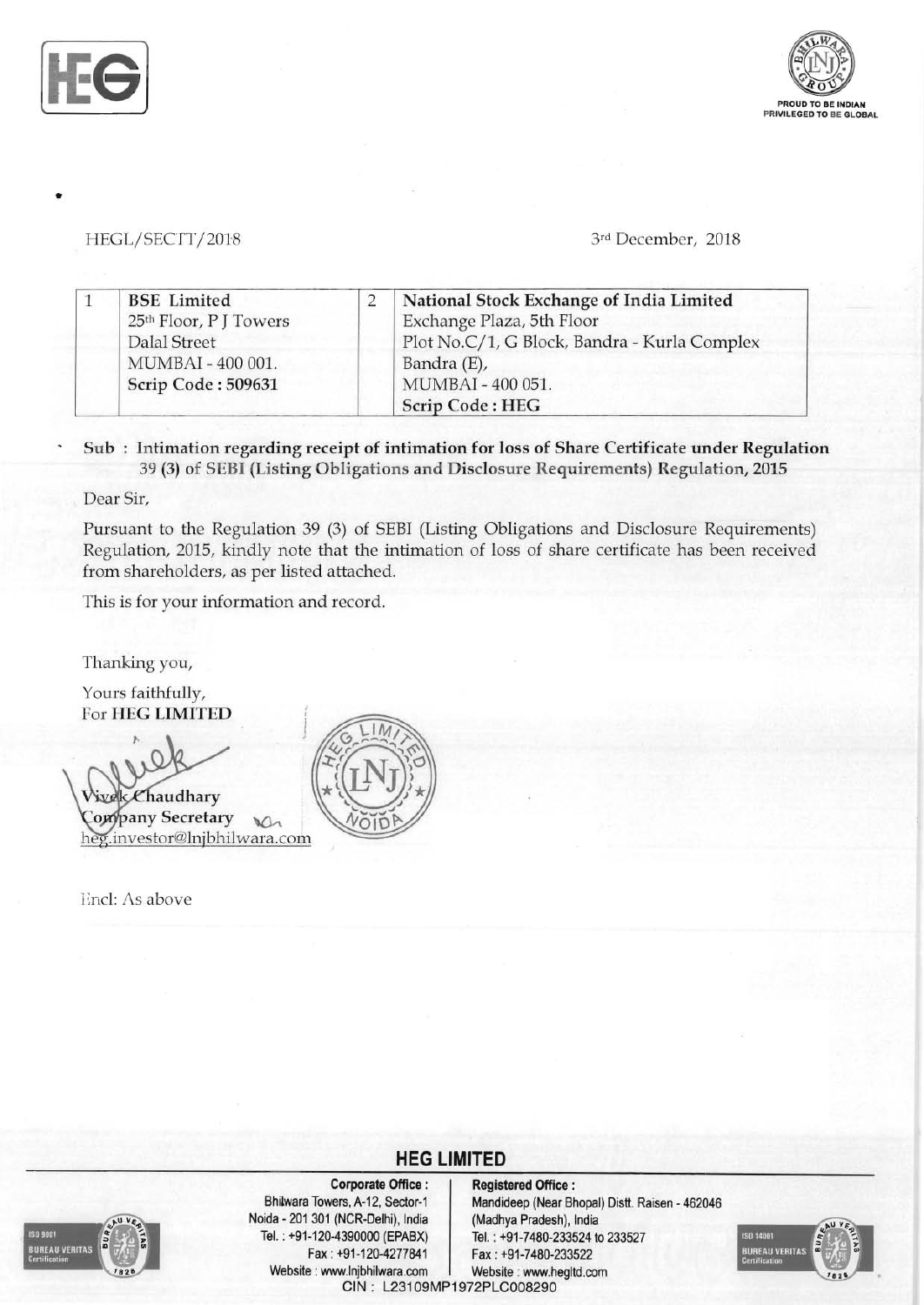|      | HEG LIMITED |                                         | HLECHK0312.TXT<br>LIST OF LOST/MISPLACED SHARES | Page : 1                               |                |
|------|-------------|-----------------------------------------|-------------------------------------------------|----------------------------------------|----------------|
| S.no | Folio       | Name                                    |                                                 | Certi_no Distinctive_no                | Shares         |
| 01   |             | 00071192 RASMIKA ASHOK PATEL            | 99091                                           | 11561237-11561274                      | 38             |
|      |             |                                         | 337877                                          | 32076012-32076036                      | 25             |
|      |             |                                         | 337878                                          | 32076037-32076046                      | 10             |
|      |             |                                         | 337879                                          | 32076047- 32076048                     | $\overline{2}$ |
|      |             |                                         | 337880                                          | 32076049-32076049                      | $\mathbf{1}$   |
| 02   |             | 00063539 AJAY CHAND BOTHRA              | 162435                                          | 18776366- 18776415                     | 50             |
|      |             |                                         | 327532                                          | 30500566- 30500615                     | 50             |
| 03   |             | 00030836 AJAY CHAND BOTHRA              | 121512                                          | 16724366-16724415                      | 50             |
|      |             |                                         | 286349                                          | 28443094-28443143                      | 50             |
| 04   |             | 00051056 VIRAL MEHTA                    | 312779                                          | 29763279-29763328                      | 50             |
|      |             | KISHOR MEHTA                            |                                                 |                                        |                |
| 05   |             | 00015174 NATVERLAL KANJIBHAI DUBAL      | 254272                                          | 25425122-25425171                      | 50             |
|      |             | BHARATI NATVER DUBAL                    |                                                 |                                        |                |
| 06   |             | 00073208 MADAN JOSHI                    | 52674                                           | 8779371-8779420                        | 50             |
| 07   |             | 00009554 DAMODAR DAS RATHI              | 238896                                          | 25164848-25164897                      | 50             |
|      |             | SHAKUNTALA RATHI                        | 238897                                          | 25164898-25164922                      | 25             |
|      |             |                                         | 238898                                          | 25164923-25164932                      | 10             |
|      |             |                                         | 238899                                          | 25164933-25164934                      | 2              |
|      |             |                                         | 238900                                          | 25164935-25164935                      | $\mathbf{1}$   |
| 08   |             | 00069863 D MELLO A ESTRELLA             | 187974                                          | 21525566-21525615                      | 50             |
|      |             |                                         | 213372                                          | 24158566-24158615                      | 50             |
|      |             |                                         |                                                 |                                        |                |
| 09   |             | 00060947 NEHA SURI<br>JAGMOHAN LAL SURI | 159293<br>159294                                | 18618266-18618315<br>18618316-18618365 | 50<br>50       |
|      |             |                                         | 159295                                          | 18618366-18618415                      | 50             |
|      |             |                                         |                                                 |                                        |                |

Page 1

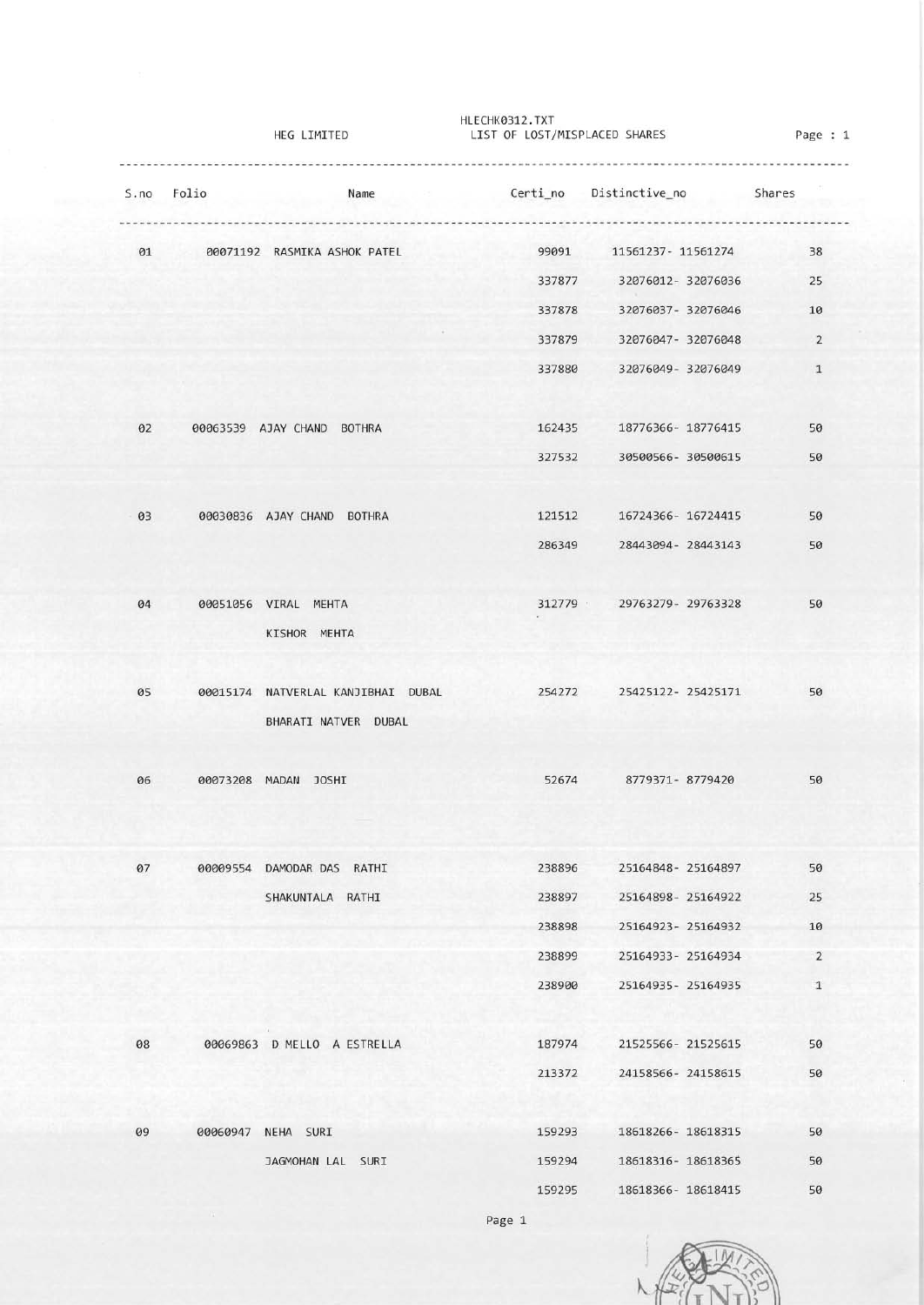|    |                                | HLECHK0312.TXT |                    |                |
|----|--------------------------------|----------------|--------------------|----------------|
|    |                                | 324368         | 30342493-30342542  | 50             |
|    |                                | 324369         | 30342543-30342592  | 50             |
|    |                                | 324370         | 30342593-30342642  | 50             |
|    |                                |                |                    |                |
| 10 | 00020561 BISWAJIT SAMADDER     | 268205         | 25650411- 25650460 | 50             |
|    | ALOKERANJAN SAMADDER           | 268206         | 25650461-25650510  | 50             |
|    |                                | 268207         | 25650511-25650535  | 25             |
|    |                                | 268208         | 25650536-25650545  | 10             |
|    |                                | 268209         | 25650546-25650547  | $\overline{2}$ |
|    |                                | 268210         | 25650548-25650548  | $\mathbf{1}$   |
|    |                                |                |                    |                |
| 11 | 00098423 BHAVIKA NILESH SHAH   | 68695          | 10059691- 10059740 | 50             |
|    |                                | 234677         | 25096517-25096566  | 50             |
|    |                                |                |                    |                |
|    |                                |                |                    |                |
| 12 | 00083167 MAHENDRA JAIN         | 154160         | 18360616-18360665  | 50             |
|    |                                | 319218         | 30085229-30085278  | 50             |
|    |                                |                |                    |                |
| 13 | 00046376 HARIPRASAD D ANANDKAT | 142227         | 17763966- 17764015 | 50             |
|    | JAYSHREEBEN K ANADKAT          | 307295         | 29489127-29489176  | 50             |
|    |                                |                |                    |                |
| 14 | M0000364 MANCHHA TAUNK         | 13114          | 2090351-2090400    | 50             |
|    |                                | 19841          | 8385485-8385504    | 20             |
|    |                                |                |                    |                |
| 15 | 00047588 SAVITABEN THUMBADIA   | 143571         | 17831166-17831215  | 50             |
|    |                                | 308636         | 29556177-29556226  | 50             |
|    |                                |                |                    |                |
| 16 | N<br>00002728 ASHOK KHAMAR     | 219877         | 24857981-24858030  | 50             |
|    |                                | 219878         | 24858031-24858055  | 25             |
|    |                                | 219879         | 24858056-24858065  | 10             |
|    |                                | 219880         | 24858066-24858067  | $\overline{2}$ |
|    |                                | 219881         | 24858068-24858068  | $\mathbf{1}$   |
|    |                                |                |                    |                |
| 17 | N<br>B0000355 B D GUPTA        | 24241          | 2502532-2502581    | 50             |
|    |                                | 24242          | 2502582-2502631    | 50             |
|    |                                |                |                    |                |
|    |                                | 350395         | 33633784-33633785  | $\overline{2}$ |
|    |                                |                |                    |                |
| 18 | N<br>00002148 RENU GULATI      | 60191          | 9289721-9289770    | 50             |
|    |                                | Page 2         |                    |                |